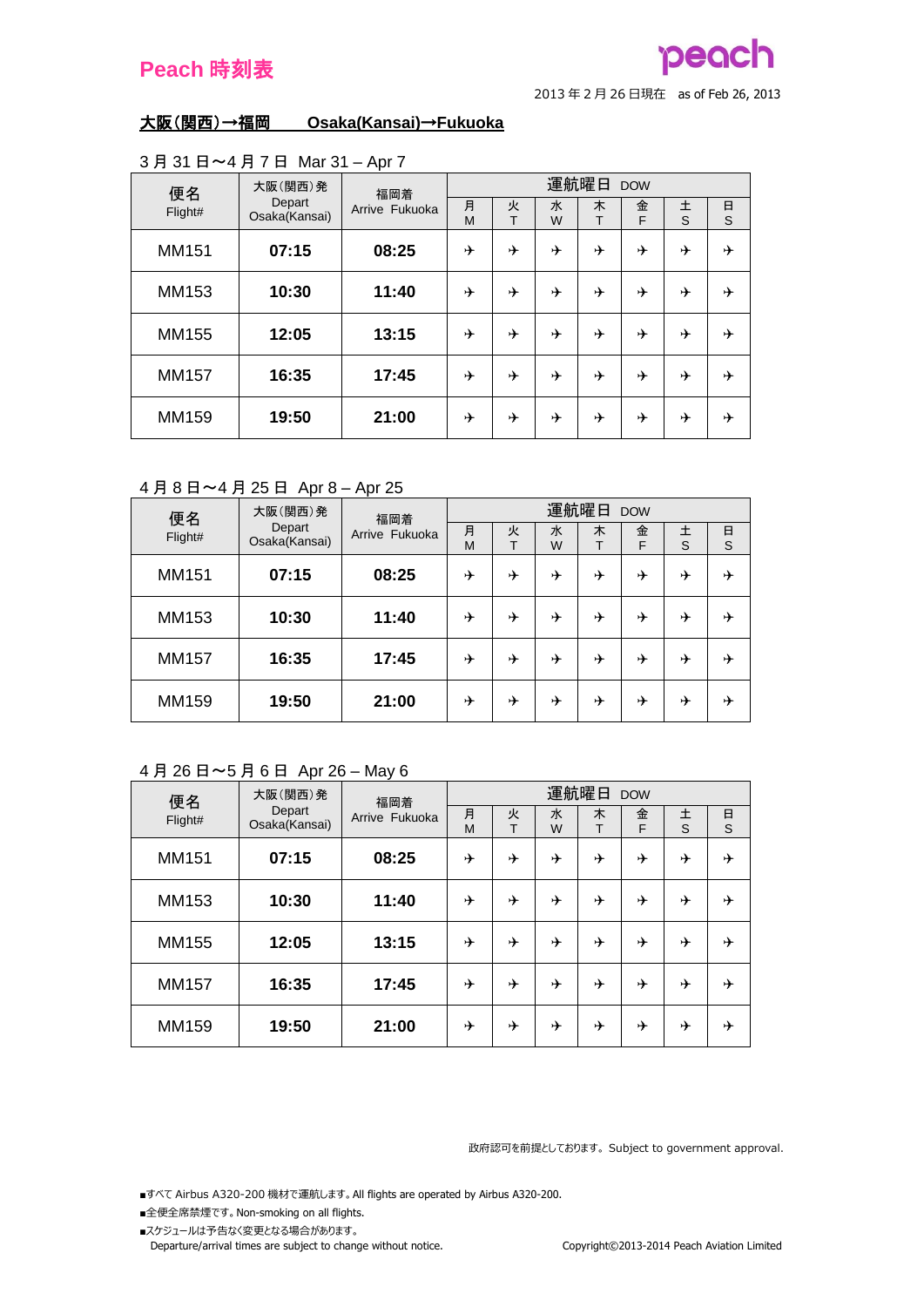# peach

<sup>2013</sup> <sup>年</sup> <sup>2</sup> <sup>月</sup> <sup>26</sup> 日現在 as of Feb 26, 2013

### 5 月 7 日~8 月 9 日 May 7 – Aug 9

| 便名      | 大阪(関西)発                 | 福岡着            | 運航曜日<br><b>DOW</b> |        |        |   |        |        |        |  |  |
|---------|-------------------------|----------------|--------------------|--------|--------|---|--------|--------|--------|--|--|
| Flight# | Depart<br>Osaka(Kansai) | Arrive Fukuoka | 月<br>M             | 火<br>᠇ | 水<br>W | 木 | 金<br>F | 土<br>S | 日<br>S |  |  |
| MM151   | 07:15                   | 08:25          | ⊁                  | ⊁      | ⊁      | ⊁ | ⊁      | ⊁      | ⊁      |  |  |
| MM153   | 10:30                   | 11:40          | ⊁                  | ⊁      | ⊁      | ⊁ | ⊁      | ⊁      | ⊁      |  |  |
| MM157   | 16:35                   | 17:45          | ⊁                  | ⊁      | ⊁      | ⊁ | ⊁      | ⊁      | ⊁      |  |  |
| MM159   | 19:50                   | 21:00          | ⊁                  | ⊁      | ⊁      | ⊁ | ⊁      | ⊁      | ⊁      |  |  |

7 月 12 日以降の MM151, 153 便の時刻が変更になりました。

ご予約済みのお客様には順次ご連絡いたします。

MM151, 153 on/after 12JUL schedule has been revised.

Peach will inform customers with reservations about the revised schedule.

| 便名      | 大阪(関西)発                 | 福岡着            | 運航曜日<br><b>DOW</b> |        |        |        |        |        |        |  |
|---------|-------------------------|----------------|--------------------|--------|--------|--------|--------|--------|--------|--|
| Flight# | Depart<br>Osaka(Kansai) | Arrive Fukuoka | 月<br>M             | 火<br>т | 水<br>W | 木<br>T | 金<br>F | 土<br>S | 日<br>S |  |
| MM151   | 07:15                   | 08:25          | ⊁                  | ⊁      | ⊁      | ⊁      | ⊁      | ⊁      | ⊁      |  |
| MM153   | 10:30                   | 11:40          | ⊁                  | ⊁      | ⊁      | ⊁      | ⊁      | ⊁      | ⊁      |  |
| MM155   | 12:05                   | 13:15          | ⊁                  | ⊁      | ⊁      | ⊁      | ⊁      | ⊁      | ⊁      |  |
| MM157   | 16:35                   | 17:45          | ⊁                  | ⊁      |        | ⊁      | ⊁      | ⊁      | ⊁      |  |
| MM159   | 19:50                   | 21:00          | ⊁                  | ⊁      | ⊁      | ⊁      | ⊁      | ⊁      | ⊁      |  |

#### 8 月 10 日~8 月 18 日 Aug 10 – Aug 18

MM151, 153 便の時刻が変更になりました。

ご予約済みのお客様には順次ご連絡いたします。

MM151, 153 schedule has been revised.

Peach will inform customers with reservations about the revised schedule.

政府認可を前提としております。 Subject to government approval.

■すべて Airbus A320-200 機材で運航します。 All flights are operated by Airbus A320-200.

■全便全席禁煙です。 Non-smoking on all flights.

■スケジュールは予告なく変更となる場合があります。 Departure/arrival times are subject to change without notice. Copyright©2013-2014 Peach Aviation Limited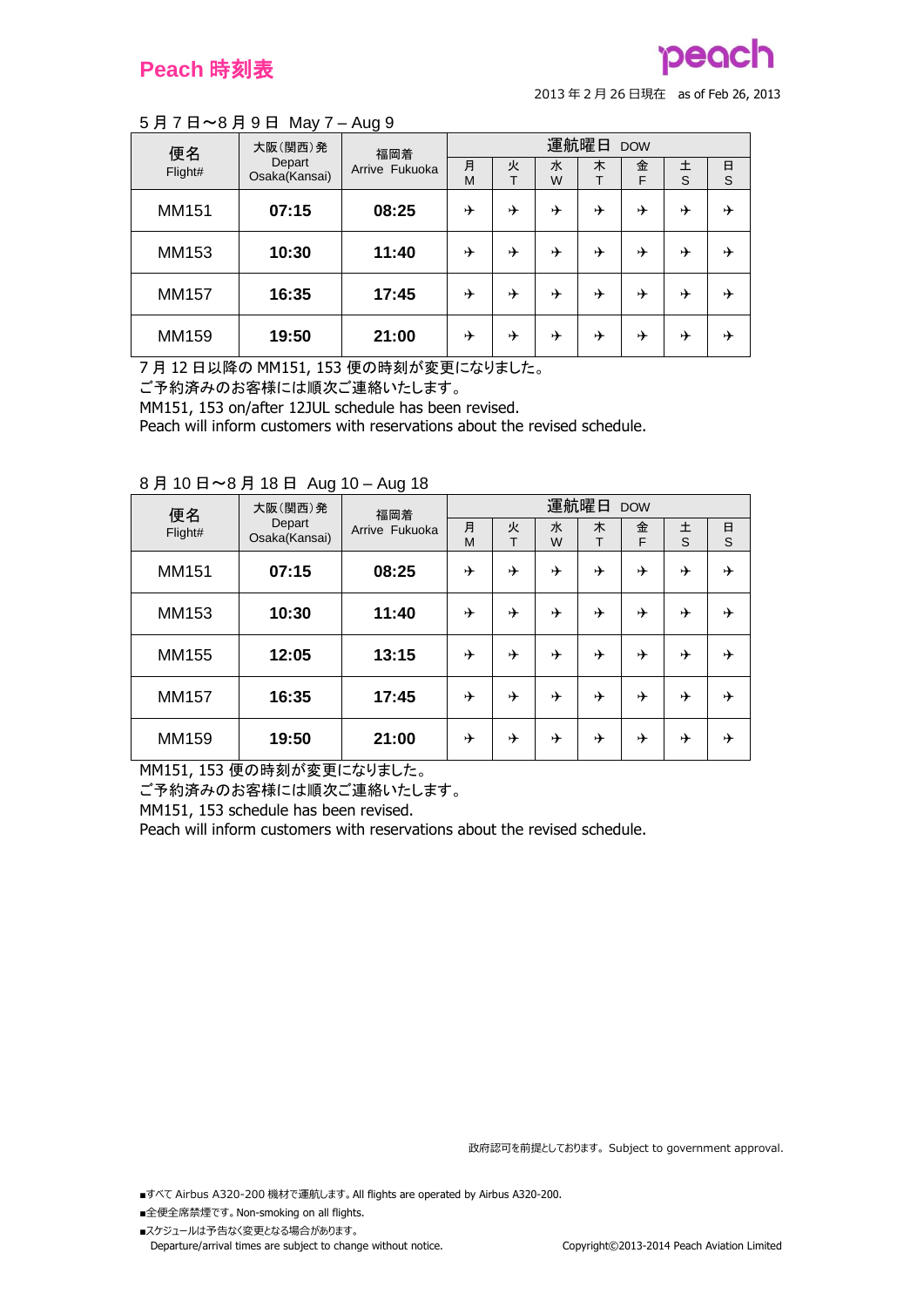# pego

<sup>2013</sup> <sup>年</sup> <sup>2</sup> <sup>月</sup> <sup>26</sup> 日現在 as of Feb 26, 2013

## 8 月 19 日~9 月 12 日 Aug 19 – Sep 12

| 便名      | 大阪(関西)発                 | 福岡着            | 運航曜日<br><b>DOW</b> |        |        |   |        |        |        |  |
|---------|-------------------------|----------------|--------------------|--------|--------|---|--------|--------|--------|--|
| Flight# | Depart<br>Osaka(Kansai) | Arrive Fukuoka | 月<br>M             | 火<br>т | 水<br>W | 木 | 金<br>F | 土<br>S | 日<br>S |  |
| MM151   | 07:15                   | 08:25          | ⊁                  | ⊁      | ⊁      | ⊁ | ⊁      | ⊁      | ⊁      |  |
| MM153   | 10:30                   | 11:40          | ⊁                  | ⊁      | ⊁      | ⊁ | ⊁      | ⊁      | ⊁      |  |
| MM157   | 16:35                   | 17:45          | ⊁                  | ⊁      | ⊁      | ⊁ | ⊁      | ⊁      | ⊁      |  |
| MM159   | 19:50                   | 21:00          | ⊁                  | ⊁      | →      | ⊁ | ⊁      | ⊁      | ⊁      |  |

MM151, 153 便の時刻が変更になりました。

ご予約済みのお客様には順次ご連絡いたします。

MM151, 153 schedule has been revised.

Peach will inform customers with reservations about the revised schedule.

| 便名      | 大阪(関西)発                 | 福岡着            |        | 運航曜日 DOW |        |   |        |        |        |  |  |
|---------|-------------------------|----------------|--------|----------|--------|---|--------|--------|--------|--|--|
| Flight# | Depart<br>Osaka(Kansai) | Arrive Fukuoka | 月<br>M | 火<br>т   | 水<br>W | 木 | 金<br>F | 土<br>S | 日<br>S |  |  |
| MM151   | 07:05                   | 08:15          | ⊁      | ⊁        | ⊁      | ⊁ | ⊁      | ⊁      | ⊁      |  |  |
| MM153   | 10:20                   | 11:30          | ⊁      | ⊁        | ⊁      | ⊁ | ⊁      | ⊁      | ⊁      |  |  |
| MM157   | 16:50                   | 18:00          | ⊁      | ⊁        | ⊁      | ⊁ | ⊁      | ⊁      | ⊁      |  |  |
| MM159   | 19:45                   | 20:55          | ⊁      | ⊁        | ⊁      | ⊁ | ⊁      | ⊁      | ⊁      |  |  |

### 9 月 13 日~10 月 26 日 Sep 13 – Oct 26

政府認可を前提としております。 Subject to government approval.

■すべて Airbus A320-200 機材で運航します。 All flights are operated by Airbus A320-200.

- ■全便全席禁煙です。 Non-smoking on all flights.
- ■スケジュールは予告なく変更となる場合があります。 Departure/arrival times are subject to change without notice. Copyright©2013-2014 Peach Aviation Limited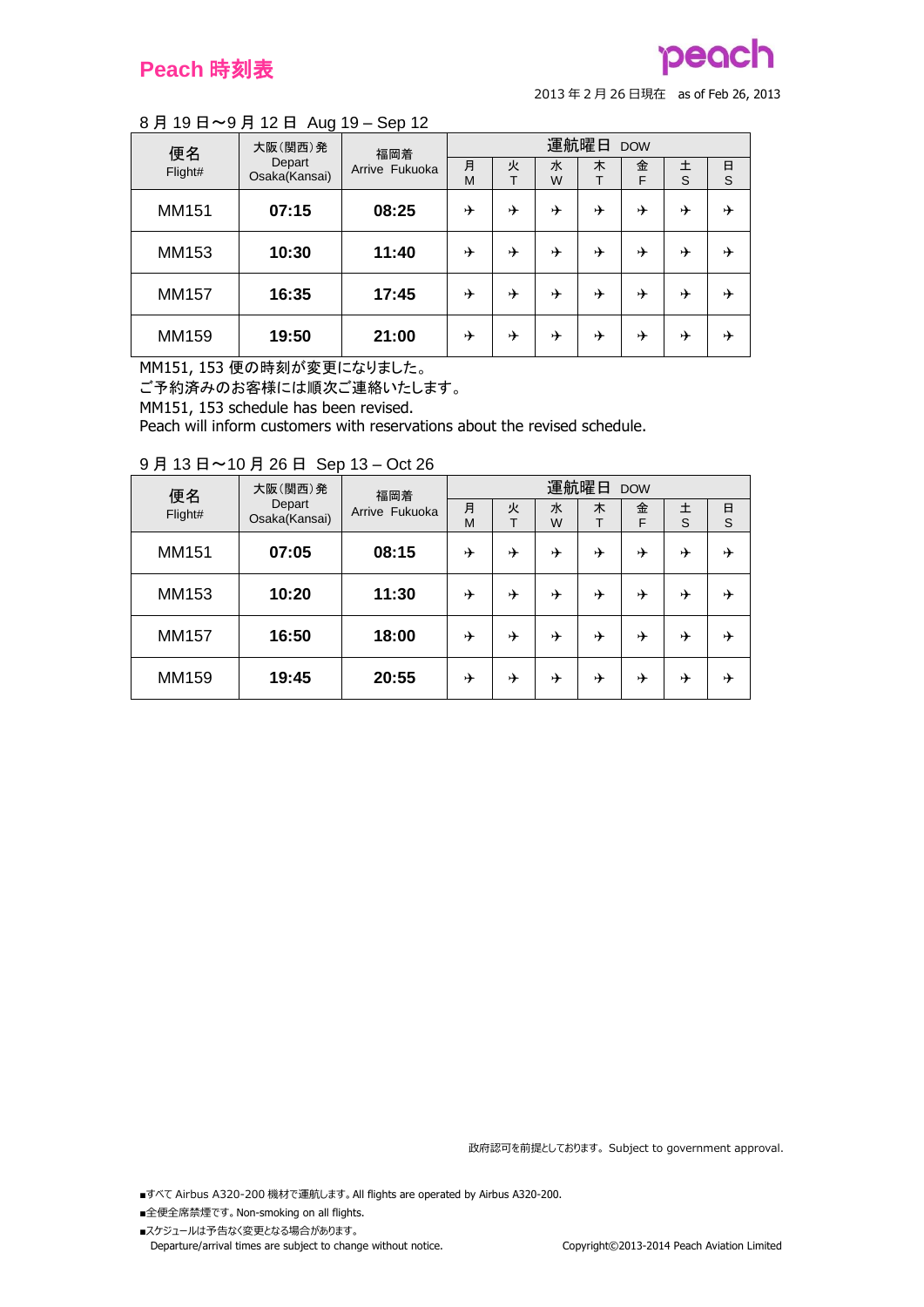## pead

<sup>2013</sup> <sup>年</sup> <sup>2</sup> <sup>月</sup> <sup>26</sup> 日現在 as of Feb 26, 2013

### 福岡→大阪(関西) **Fukuoka**→**Osaka (Kansai)**

| 便名      | 福岡発               | 大阪(関西)着                 |        |        |        | 運航曜日 DOW |        |        |        |
|---------|-------------------|-------------------------|--------|--------|--------|----------|--------|--------|--------|
| Flight# | Depart<br>Fukuoka | Arrive<br>Osaka(Kansai) | 月<br>M | 火<br>Т | 水<br>W | 木<br>T   | 金<br>F | 土<br>S | 日<br>S |
|         |                   |                         |        |        |        |          |        |        |        |
| MM152   | 08:55             | 10:00                   | ⊁      | ⊁      | ⊁      | ⊁        | ⊁      | ⊁      | ⊁      |
| MM154   | 12:10             | 13:15                   | ⊁      | ⊁      | ⊁      | ⊁        | ⊁      | ⊁      | ⊁      |
| MM156   | 13:45             | 14:50                   | ⊁      | ⊁      | ⊁      | ⊁        | ⊁      | ⊁      | ⊁      |
| MM158   | 18:15             | 19:20                   | ⊁      | ⊁      | ⊁      | ⊁        | ⊁      | ⊁      | ⊁      |
| MM160   | 21:30             | 22:35                   | ⊁      | ⊁      | ⊁      | ⊁        | ⊁      | ⊁      | ⊁      |

#### 3 月 31 日~4 月 7 日 Mar 31 – Apr 7

4 月 8 日~4 月 25 日 Apr 8 – Apr 25

| 便名      | 福岡発               | 大阪(関西)着                 | 運航曜日<br><b>DOW</b> |        |        |        |        |        |        |  |
|---------|-------------------|-------------------------|--------------------|--------|--------|--------|--------|--------|--------|--|
| Flight# | Depart<br>Fukuoka | Arrive<br>Osaka(Kansai) | 月<br>M             | 火<br>т | 水<br>W | 木<br>т | 金<br>F | 土<br>S | 日<br>S |  |
| MM152   | 08:55             | 10:00                   | ⊁                  | ⊁      | ⊁      | ⊁      | ⊁      | ⊁      | ⊁      |  |
| MM154   | 12:10             | 13:15                   | ⊁                  | ⊁      | ⊁      | ⊁      | ⊁      | ⊁      | ⊁      |  |
| MM158   | 18:15             | 19:20                   | ⊁                  | ⊁      | ⊁      | ⊁      | ⊁      | ⊁      | ⊁      |  |
| MM160   | 21:30             | 22:35                   | ⊁                  | ⊁      | ⊁      | ⊁      | ⊁      | ⊁      | ⊁      |  |

## 4 月 26 日~5 月 6 日 Apr 26 – May 6

| 便名      | 福岡発               | 大阪(関西)着                 | 運航曜日<br><b>DOW</b> |        |        |        |        |        |        |  |  |
|---------|-------------------|-------------------------|--------------------|--------|--------|--------|--------|--------|--------|--|--|
| Flight# | Depart<br>Fukuoka | Arrive<br>Osaka(Kansai) | 月<br>M             | 火<br>т | 水<br>W | 木<br>т | 金<br>F | 土<br>S | 日<br>S |  |  |
| MM152   | 08:55             | 10:00                   | ⊁                  | ⊁      | ⊁      | ⊁      | ⊁      | ⊁      | ⊁      |  |  |
| MM154   | 12:10             | 13:15                   | ⊁                  | ⊁      | ⊁      | ⊁      | ⊁      | ⊁      | ⊁      |  |  |
| MM156   | 13:45             | 14:50                   | ⊁                  | ⊁      |        | ⊁      | ⊁      | ⊁      | ⊁      |  |  |
| MM158   | 18:15             | 19:20                   | ⊁                  | ⊁      | ⊁      | ⊁      | ⊁      | ⊁      | ⊁      |  |  |
| MM160   | 21:30             | 22:35                   | ⊁                  | ⊁      | ⊁      | ⊁      | ⊁      | ⊁      | ⊁      |  |  |

政府認可を前提としております。 Subject to government approval.

■すべて Airbus A320-200 機材で運航します。 All flights are operated by Airbus A320-200.

- ■全便全席禁煙です。 Non-smoking on all flights.
- ■スケジュールは予告なく変更となる場合があります。

Departure/arrival times are subject to change without notice. Copyright©2013-2014 Peach Aviation Limited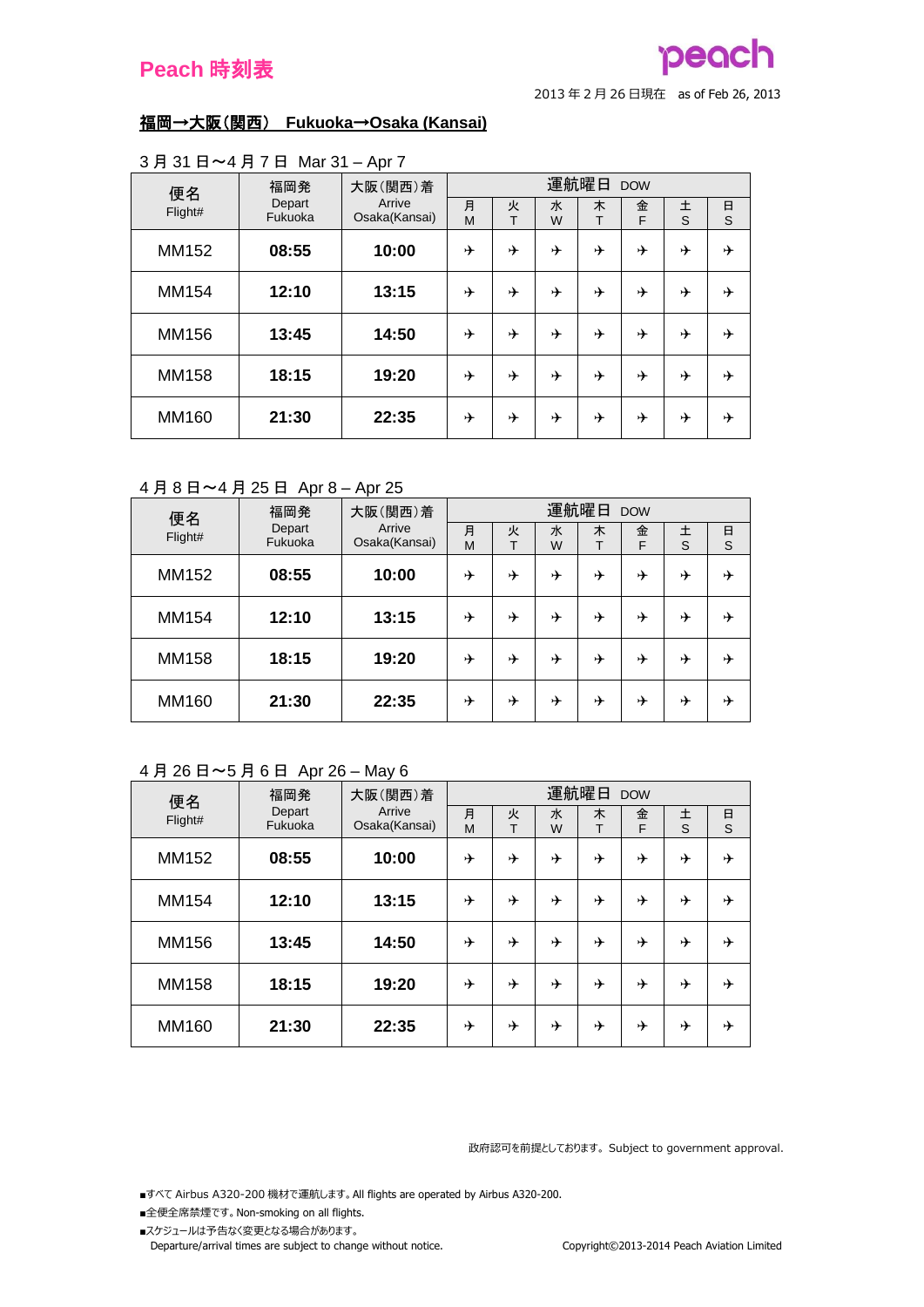# peach

<sup>2013</sup> <sup>年</sup> <sup>2</sup> <sup>月</sup> <sup>26</sup> 日現在 as of Feb 26, 2013

### 5 月 7 日~8 月 9 日 May 7 – Aug 9

| 便名      | 福岡発               | 大阪(関西)着                 | 運航曜日<br><b>DOW</b> |        |        |   |        |        |        |  |  |
|---------|-------------------|-------------------------|--------------------|--------|--------|---|--------|--------|--------|--|--|
| Flight# | Depart<br>Fukuoka | Arrive<br>Osaka(Kansai) | 月<br>M             | 火<br>т | 水<br>W | 木 | 金<br>F | 土<br>S | 日<br>S |  |  |
| MM152   | 08:55             | 10:00                   | ⊁                  | ⊁      | ⊁      | ⊁ | ⊁      | ⊁      | ⊁      |  |  |
| MM154   | 12:10             | 13:15                   | ⊁                  | ⊁      | ⊁      | ⊁ | ⊁      | ⊁      | ⊁      |  |  |
| MM158   | 18:15             | 19:20                   | ⊁                  | ⊁      | ⊁      | ⊁ | ⊁      | ⊁      | ⊁      |  |  |
| MM160   | 21:30             | 22:35                   | ⊁                  | ⊁      | ⊁      | ⊁ | ⊁      | ⊁      | ⊁      |  |  |

7 月 12 日以降の MM152, 154 便の時刻が変更になりました。

ご予約済みのお客様には順次ご連絡いたします。

MM152, 154 on/after 12JUL schedule has been revised.

Peach will inform customers with reservations about the revised schedule.

| 便名      | 福岡発               | 大阪(関西)着                 |        |        |        | 運航曜日   | <b>DOW</b> |        |        |
|---------|-------------------|-------------------------|--------|--------|--------|--------|------------|--------|--------|
| Flight# | Depart<br>Fukuoka | Arrive<br>Osaka(Kansai) | 月<br>M | 火<br>Т | 水<br>W | 木<br>T | 金<br>F     | 土<br>S | 日<br>S |
| MM152   | 08:55             | 10:00                   | ⊁      | ⊁      | ⊁      | ⊁      | ⊁          | ⊁      | ⊁      |
| MM154   | 12:10             | 13:15                   | ⊁      | ⊁      | ⊁      | ⊁      | ⊁          | ⊁      | ⊁      |
| MM156   | 13:45             | 14:50                   | ⊁      | ⊁      | ⊁      | ⊁      | ⊁          | ⊁      | ⊁      |
| MM158   | 18:15             | 19:20                   | ⊁      | ⊁      | ⊁      | ⊁      | ⊁          | ⊁      | ⊁      |
| MM160   | 21:30             | 22:35                   | ⊁      | ⊁      | →      | ⊁      | ⊁          | ⊁      | ⊁      |

#### 8 月 10 日~8 月 18 日 Aug 10 – Aug 18

MM152, 154 便の時刻が変更になりました。

ご予約済みのお客様には順次ご連絡いたします。

MM152, 154 schedule has been revised.

Peach will inform customers with reservations about the revised schedule.

政府認可を前提としております。 Subject to government approval.

■すべて Airbus A320-200 機材で運航します。 All flights are operated by Airbus A320-200.

- ■全便全席禁煙です。 Non-smoking on all flights.
- ■スケジュールは予告なく変更となる場合があります。 Departure/arrival times are subject to change without notice. Copyright©2013-2014 Peach Aviation Limited